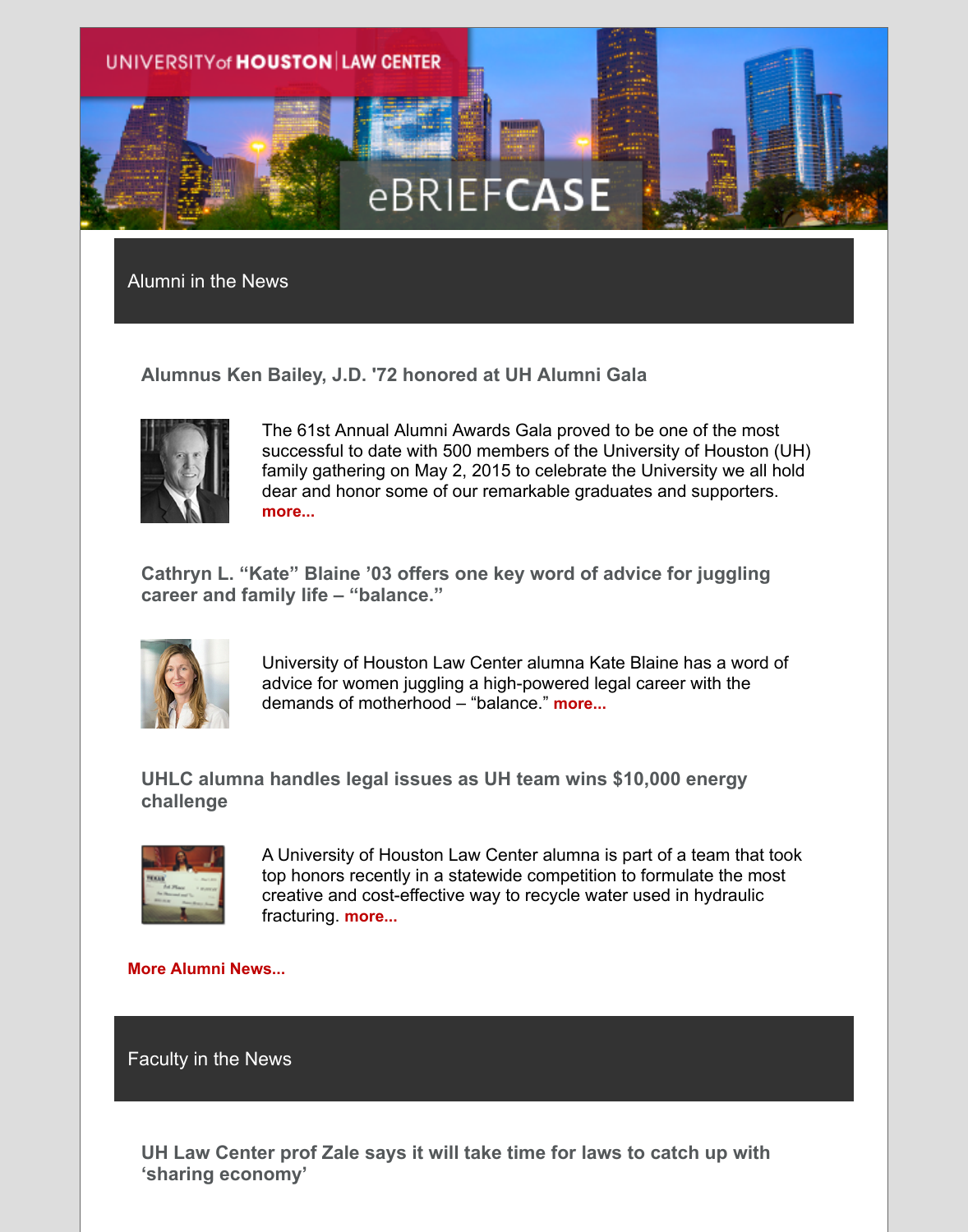

With the advent of new, technology-driven companies such as Airbnb, Uber, and Lyft that are changing the way people use their property and enabling anyone with a car or a space bedroom to compete with taxis and hotels, local governments are working hard to determine whether and how to regulate what has been called the "sharing economy." **[more...](http://uhouston.imodules.com/redirect.aspx?linkID=30192&eid=%5BMEMBER_ID_HERE%5D)**

**UHLC Prof. Thompson examines forensic science in her latest book**



University of Houston Law Center Professor Sandra Guerra Thompson read excerpts from her latest book, "Cops in Lab Coats," at Brazos Bookstore. The book deals with the critical importance of forensic science in the criminal justice system. **[more...](http://uhouston.imodules.com/redirect.aspx?linkID=30191&eid=%5BMEMBER_ID_HERE%5D)**

**Football stadium tragedy serves as backdrop for latest legal thriller by UH Law Center's David Crump**



University of Houston Law Center professor David Crump has found time between lectures and grading exams to craft his fifth novel, "Sudden Death Overtime," a courtroom thriller involving terrorists and the international financiers who bankroll them. **[more...](http://uhouston.imodules.com/redirect.aspx?linkID=30190&eid=%5BMEMBER_ID_HERE%5D)**

## **[More Faculty News...](http://uhouston.imodules.com/redirect.aspx?linkID=30189&eid=%5BMEMBER_ID_HERE%5D)**

News & Events

**UHLC Immigration Clinic awarded grants to develop its outreach programs and better serve indigent immigrants**



The Immigration Clinic at the University of Houston Law Center received \$12,500 in grants from the American Immigration Lawyers Association and the State Bar of Texas Immigration and Nationality Law Section to expand and enhance its pro-bono services. **[more...](http://uhouston.imodules.com/redirect.aspx?linkID=30188&eid=%5BMEMBER_ID_HERE%5D)**

**UH Law Center 'Fellows' will work here and abroad this summer in public interest jobs**



Forty UHLC students are working as "Fellows" in public interest jobs this summer both in the U.S. and abroad. **[more...](http://uhouston.imodules.com/redirect.aspx?linkID=30186&eid=%5BMEMBER_ID_HERE%5D)**

**The University of Houston's Center for U.S. and Mexican Law releases its first study on the regulation of offshore oil and gas in the Gulf of Mexico**

> As negotiations between the United States and Mexico continue over the allocation of oil and gas rights in the Gulf of Mexico, the Center for U.S.